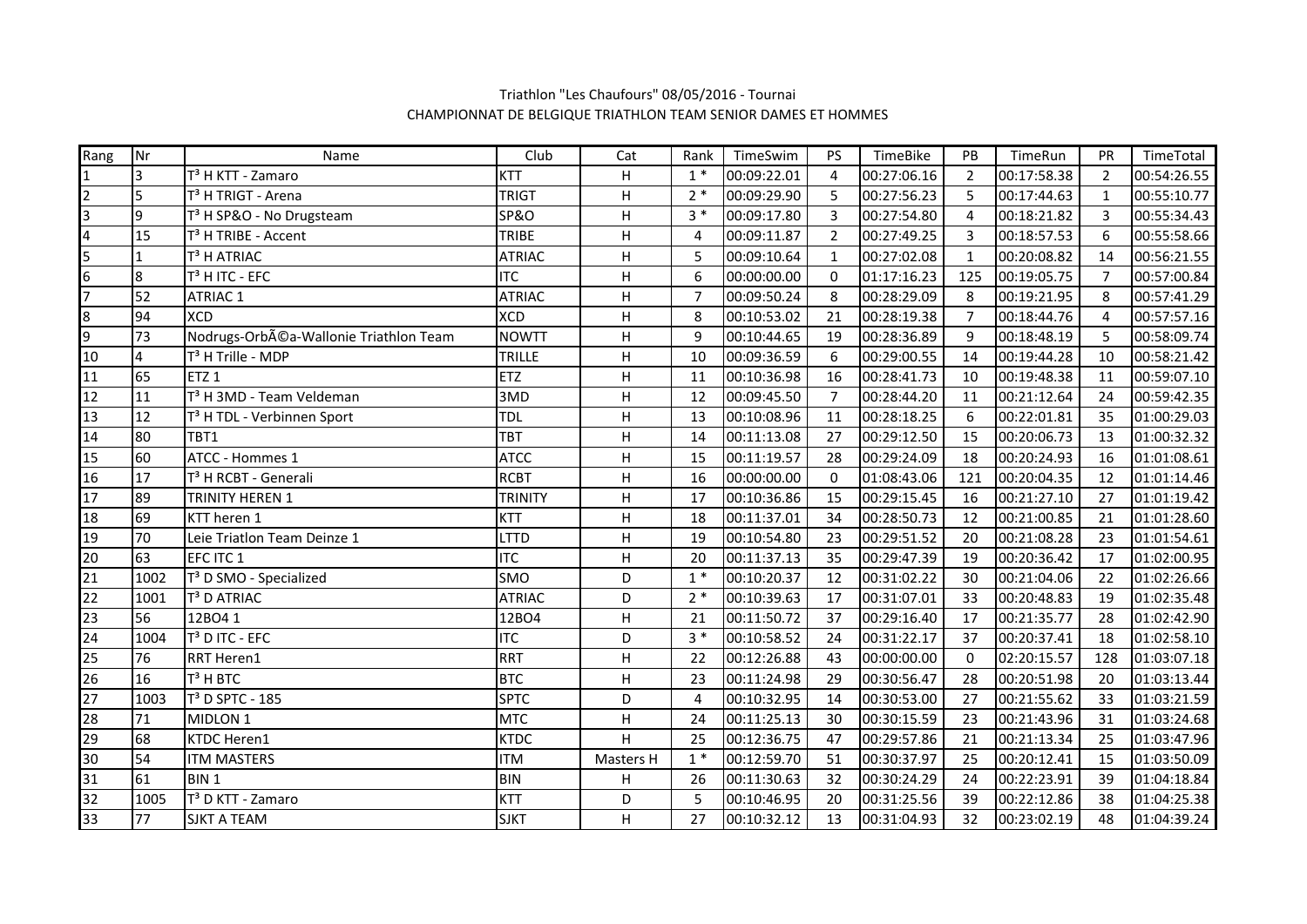| Rang            | Nr   | Name                                 | Club            | Cat          | Rank           | TimeSwim    | <b>PS</b>   | TimeBike    | PB             | TimeRun     | PR  | TimeTotal   |
|-----------------|------|--------------------------------------|-----------------|--------------|----------------|-------------|-------------|-------------|----------------|-------------|-----|-------------|
| 34              | 59   | <b>AATT Team 1</b>                   | <b>AATT</b>     | Masters H    | $2*$           | 00:12:50.51 | 50          | 00:30:01.36 | 22             | 00:21:49.96 | 32  | 01:04:41.84 |
| 35              | 1007 | T <sup>3</sup> D TRIGT - Fuji        | <b>TRIGT</b>    | D            | 6              | 00:11:12.15 | 26          | 00:32:27.05 | 49             | 00:21:24.48 | 26  | 01:05:03.69 |
| 36              | 18   | T <sup>3</sup> H WTT - Peugeot       | <b>WTT</b>      | H            | 28             | 00:11:27.22 | 31          | 00:31:03.38 | 31             | 00:22:55.28 | 46  | 01:05:25.89 |
| $\frac{37}{38}$ | 99   | <b>Atriac Masters</b>                | <b>ATRIAC</b>   | Masters H    | $3 *$          | 00:12:22.03 | 41          | 00:31:07.62 | 34             | 00:22:11.28 | 36  | 01:05:40.93 |
|                 | 67   | ITM HEREN 1                          | <b>ITM</b>      | н            | 29             | 00:12:25.40 | 42          | 00:31:37.11 | 42             | 00:21:40.74 | 30  | 01:05:43.26 |
| $\frac{39}{40}$ | 66   | Go Like Hell 1                       | <b>GLH</b>      | H            | 30             | 00:11:51.98 | 38          | 00:31:17.16 | 36             | 00:22:40.58 | 41  | 01:05:49.72 |
|                 | 110  | TBT <sub>2</sub>                     | TBT             | Masters H    | $\overline{4}$ | 00:13:24.69 | 53          | 00:30:57.27 | 29             | 00:21:38.07 | 29  | 01:06:00.04 |
| 41              | 78   | SMO-Specialized Heren Jeugd          | SMO             | U23 H        | $1*$           | 00:10:08.46 | 10          | 00:31:33.12 | 41             | 00:24:18.61 | 61  | 01:06:00.20 |
| $\frac{42}{43}$ | 106  | No Limit Team 2                      | <b>NLT</b>      | Н            | 31             | 00:12:31.80 | 46          | 00:30:45.67 | 26             | 00:22:50.87 | 45  | 01:06:08.35 |
|                 | 92   | WTDT 1                               | <b>WTDT</b>     | Н            | 32             | 00:12:40.27 | 48          | 00:31:12.35 | 35             | 00:22:42.74 | 43  | 01:06:35.37 |
| 44              | 88   | <b>Triathlon Team Raes</b>           | <b>TTR</b>      | H            | 33             | 00:11:45.73 | 36          | 00:31:31.61 | 40             | 00:23:56.39 | 56  | 01:07:13.75 |
| $\overline{45}$ | 72   | Lentriac Heren 1                     | LENTRIAC        | Masters H    | 5              | 00:00:00.00 | $\pmb{0}$   | 00:00:00.00 | $\mathbf 0$    | 02:32:06.16 | 131 | 01:07:27.77 |
| 46              | 103  | <b>KTDC Heren2</b>                   | <b>KTDC</b>     | н            | 34             | 00:00:00.00 | $\mathbf 0$ | 00:58:05.57 | 116            | 00:22:49.91 | 44  | 01:08:17.13 |
| 47              | 1011 | T <sup>3</sup> D TRIBE - Accent      | TRIBE           | D            | $\overline{7}$ | 00:10:42.71 | 18          | 00:32:52.02 | 51             | 00:24:58.11 | 64  | 01:08:32.85 |
| 48              | 53   | <b>SMO-Specialized Veteranen</b>     | SMO             | Masters H    | 6              | 00:14:01.96 | 64          | 00:32:21.25 | 48             | 00:22:11.34 | 37  | 01:08:34.57 |
| 49              | 109  | SP&O TRI2                            | <b>SP&amp;O</b> | н            | 35             | 00:12:21.04 | 40          | 00:32:03.30 | 45             | 00:24:14.76 | 60  | 01:08:39.11 |
| 50              | 86   | <b>Triathlon Namur Team</b>          | <b>TNT</b>      | $\sf H$      | 36             | 00:13:45.53 | 60          | 00:31:51.33 | 44             | 00:23:19.48 | 50  | 01:08:56.35 |
| 51              | 1006 | T <sup>3</sup> D SP&O - No Drugsteam | <b>SP&amp;O</b> | D            | 8              | 00:11:30.72 | 33          | 00:33:45.87 | 57             | 00:23:42.52 | 55  | 01:08:59.11 |
| 52              | 129  | 3MD 003                              | 3MD             | $\mathsf{H}$ | 37             | 00:10:53.74 | 22          | 00:38:45.85 | 89             | 00:19:23.38 | 9   | 01:09:02.98 |
| 53              | 91   | <b>TURBO1</b>                        | <b>TURBO</b>    | $\sf H$      | 38             | 00:14:29.96 | 71          | 00:32:14.22 | 46             | 00:22:41.64 | 42  | 01:09:25.84 |
| 54              | 62   | <b>Brussels Triathlon Club</b>       | <b>BTC</b>      | $\mathsf{H}$ | 39             | 00:12:43.58 | 49          | 00:31:23.44 | 38             | 00:25:21.08 | 66  | 01:09:28.11 |
| 55              | 97   | <b>AATT Team 2</b>                   | <b>AATT</b>     | $\sf H$      | 40             | 00:00:00.00 | $\mathbf 0$ | 00:48:49.95 | 113            | 00:24:37.21 | 62  | 01:09:32.15 |
| 56              | 133  | <b>KTDC Heren3</b>                   | <b>KTDC</b>     | H            | 41             | 00:14:56.83 | 79          | 00:31:44.23 | 43             | 00:23:17.45 | 49  | 01:09:58.51 |
| 57              | 98   | <b>ATCC - Hommes 2</b>               | <b>ATCC</b>     | H            | 42             | 00:00:00.00 | $\Omega$    | 01:11:11.89 | 122            | 00:22:33.05 | 40  | 01:10:43.88 |
| 58              | 1010 | T <sup>3</sup> D NLT - Betopor       | <b>NLT</b>      | D            | 9              | 00:13:00.78 | 52          | 00:34:34.06 | 64             | 00:23:38.49 | 53  | 01:11:13.34 |
| 59              | 96   | 3MD 002                              | 3MD             | Н            | 43             | 00:14:08.64 | 66          | 00:34:23.60 | 63             | 00:22:57.56 | 47  | 01:11:29.81 |
| 60              | 85   | Triathlon Club De Mons 1             | <b>TCDM</b>     | $\sf H$      | 44             | 00:14:43.03 | 76          | 00:33:34.62 | 55             | 00:23:29.21 | 52  | 01:11:46.86 |
| 61              | 28   | KTT dames 1                          | <b>KTT</b>      | D            | 10             | 00:11:01.62 | 25          | 00:34:23.26 | 62             | 00:26:25.00 | 74  | 01:11:49.90 |
| 62              | 114  | <b>ATRIAC 2</b>                      | <b>ATRIAC</b>   | H            | 45             | 00:12:29.82 | 44          | 00:34:41.81 | 65             | 00:24:41.87 | 63  | 01:11:53.51 |
| 63              | 130  | <b>AATT Team 5</b>                   | <b>AATT</b>     | $\sf H$      | 46             | 00:14:36.23 | 75          | 00:33:20.62 | 53             | 00:23:58.30 | 57  | 01:11:55.16 |
| 64              | 107  | <b>RRT Heren2</b>                    | <b>RRT</b>      | $\sf H$      | 47             | 00:14:26.50 | 70          | 00:00:00.00 | $\overline{0}$ | 02:22:38.45 | 129 | 01:12:15.50 |
| 65              | 105  | MIDLON <sub>2</sub>                  | <b>MTC</b>      | $\sf H$      | 48             | 00:00:00.00 | $\Omega$    | 00:59:54.62 | 117            | 00:25:07.68 | 65  | 01:12:42.70 |
| 66              | 117  | <b>TRINITY HEREN 2</b>               | <b>TRINITY</b>  | H            | 49             | 00:13:32.47 | 56          | 00:00:00.00 | $\mathbf 0$    | 01:53:49.60 | 127 | 01:13:32.03 |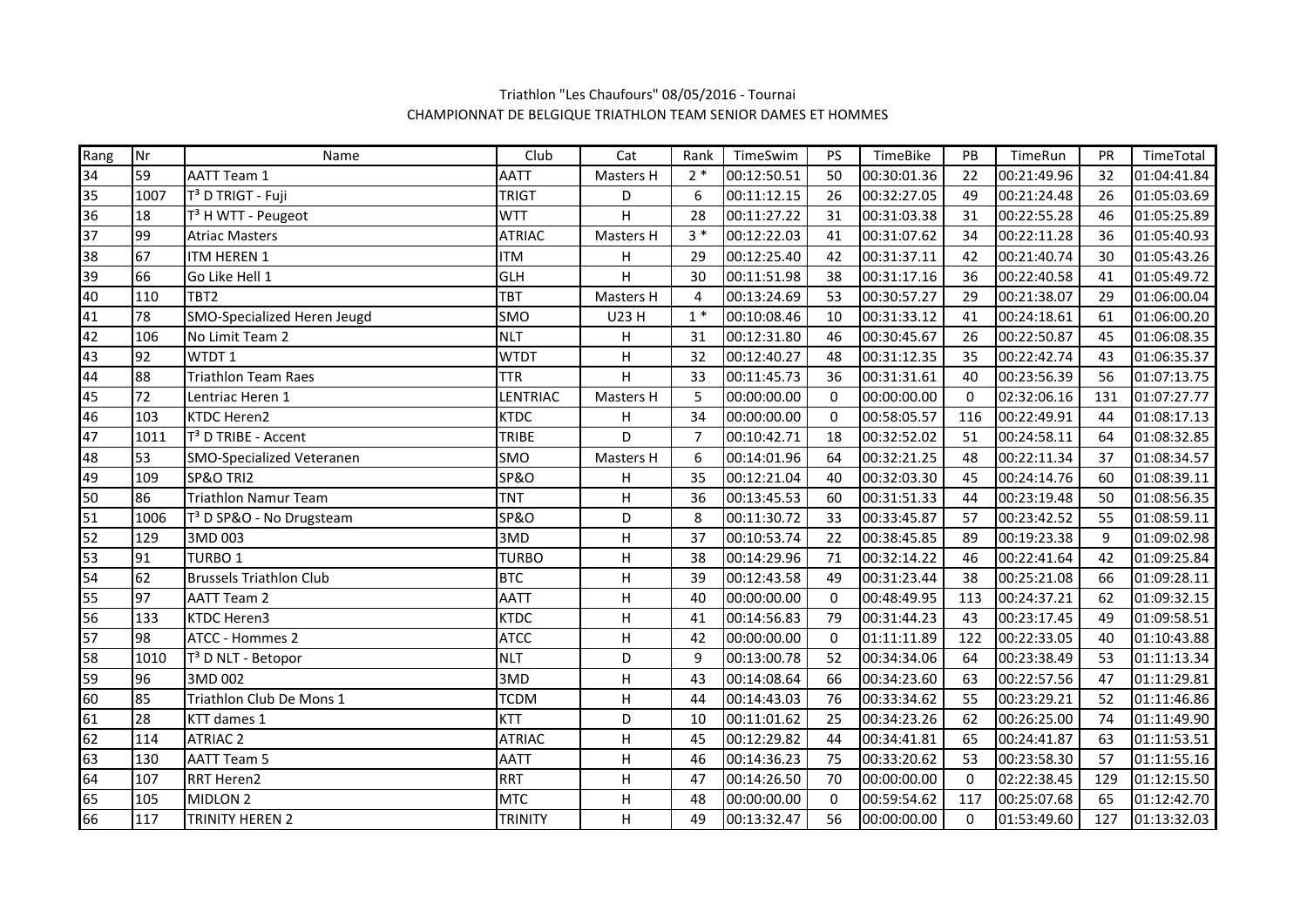| Rang | Nr   | Name                                | Club            | Cat                       | Rank | TimeSwim    | PS.         | TimeBike    | <b>PB</b> | TimeRun     | <b>PR</b> | TimeTotal   |
|------|------|-------------------------------------|-----------------|---------------------------|------|-------------|-------------|-------------|-----------|-------------|-----------|-------------|
| 67   | 95   | 12BO4 2                             | 12BO4           | H                         | 50   | 00:15:15.50 | 87          | 00:32:49.44 | 50        | 00:25:47.23 | 69        | 01:13:52.18 |
| 68   | 21   | SP&O Ladies 1                       | <b>SP&amp;O</b> | D                         | 11   | 00:12:01.38 | 39          | 00:35:34.10 | 73        | 00:26:18.38 | 73        | 01:13:53.87 |
| 69   | 74   | <b>OXYGENE TRIATHON</b>             | <b>OTC</b>      | н                         | 51   | 00:00:00.00 | $\mathbf 0$ | 01:02:08.45 | 120       | 00:24:13.97 | 59        | 01:14:20.64 |
| 70   | 123  | AATT Team 3                         | AATT            | $\mathsf{H}$              | 52   | 00:14:25.81 | 69          | 00:34:03.73 | 59        | 00:25:55.31 | 70        | 01:14:24.86 |
| 71   | 64   | <b>Endurance team Mouscron</b>      | <b>ETM</b>      | H                         | 53   | 00:16:24.10 | 100         | 00:34:22.88 | 61        | 00:23:40.78 | 54        | 01:14:27.76 |
| 72   | 1008 | T <sup>3</sup> D SJKT - Ladies Team | <b>SJKT</b>     | D                         | 12   | 00:15:17.94 | 89          | 00:35:46.91 | 74        | 00:23:27.07 | 51        | 01:14:31.93 |
| 73   | 101  | EFC - ITC 2                         | <b>ITC</b>      | H                         | 54   | 00:13:33.69 | 57          | 00:34:04.12 | 60        | 00:27:14.54 | 85        | 01:14:52.37 |
| 74   | 87   | <b>Triathlon Team Bredene</b>       | <b>TTBR</b>     | H                         | 55   | 00:13:38.19 | 58          | 00:35:30.76 | 71        | 00:26:00.54 | 71        | 01:15:09.50 |
| 75   | 84   | Triathlon Club Damme - Heren        | <b>TCD</b>      | H                         | 56   | 00:15:17.59 | 88          | 00:33:23.61 | 54        | 00:26:40.24 | 77        | 01:15:21.45 |
| 76   | 93   | WTT Team1                           | <b>WTT</b>      | Н                         | 57   | 00:15:04.21 | 82          | 00:34:59.81 | 68        | 00:25:34.77 | 67        | 01:15:38.80 |
| 77   | 1012 | T <sup>3</sup> D BrTC               | <b>BrTC</b>     | D                         | 13   | 00:14:11.59 | 68          | 00:00:00.00 | $\Omega$  | 02:23:47.20 | 130       | 01:16:11.66 |
| 78   | 57   | 3KTL                                | 3KTL            | H                         | 58   | 00:16:12.94 | 99          | 00:33:58.09 | 58        | 00:26:13.82 | 72        | 01:16:24.86 |
| 79   | 90   | TTR HEREN 1                         | <b>TTR</b>      | H                         | 59   | 00:14:59.87 | 80          | 00:34:51.47 | 66        | 00:27:12.88 | 83        | 01:17:04.23 |
| 80   | 134  | ETZ <sub>3</sub>                    | <b>ETZ</b>      | Н                         | 60   | 00:15:59.99 | 96          | 00:32:14.39 | 47        | 00:28:51.28 | 98        | 01:17:05.66 |
| 81   | 29   | <b>KTDC Dames1</b>                  | <b>KTDC</b>     | D                         | 14   | 00:12:30.70 | 45          | 00:36:21.22 | 79        | 00:28:20.77 | 93        | 01:17:12.70 |
| 82   | 126  | TTR HEREN 3                         | <b>TTR</b>      | Н                         | 61   | 00:13:31.96 | 55          | 00:41:57.37 | 100       | 00:21:57.42 | 34        | 01:17:26.76 |
| 83   | 27   | Lentriac Dames                      | LENTRIAC        | D                         | 15   | 00:00:00.00 | $\pmb{0}$   | 01:35:03.19 | 128       | 00:27:23.81 | 86        | 01:17:28.92 |
| 84   | 104  | Lentriac Heren 2                    | LENTRIAC        | H                         | 62   | 00:16:00.62 | 97          | 00:33:44.42 | 56        | 00:28:00.35 | 90        | 01:17:45.40 |
| 85   | 42   | <b>ETZ Ladies 2</b>                 | <b>ETZ</b>      | D                         | 16   | 00:14:07.46 | 65          | 00:35:13.42 | 69        | 00:28:41.71 | 97        | 01:18:02.60 |
| 86   | 25   | <b>TRINITY DAMES</b>                | <b>TRINITY</b>  | D                         | 17   | 00:13:49.90 | 61          | 00:35:33.60 | 72        | 00:28:41.09 | 96        | 01:18:04.60 |
| 87   | 49   | TTR DAMES 4                         | <b>TTR</b>      | D                         | 18   | 00:14:51.29 | 78          | 00:36:17.75 | 78        | 00:27:03.93 | 81        | 01:18:12.98 |
| 88   | 47   | SP&O Ladies 2                       | <b>SP&amp;O</b> | D                         | 19   | 00:14:11.11 | 67          | 00:34:51.85 | 67        | 00:29:22.64 | 102       | 01:18:25.61 |
| 89   | 124  | ATCC - Hommes 3                     | <b>ATCC</b>     | H.                        | 63   | 00:14:31.37 | 72          | 00:36:02.51 | 76        | 00:27:56.02 | 89        | 01:18:29.91 |
| 90   | 100  | BIN <sub>2</sub>                    | <b>BIN</b>      | н                         | 64   | 00:17:53.69 | 110         | 00:35:27.13 | 70        | 00:25:41.26 | 68        | 01:19:02.09 |
| 91   | 82   | TriAthLon                           | <b>TRIATH</b>   | $\mathsf{H}$              | 65   | 00:00:00.00 | 0           | 01:01:29.60 | 119       | 00:27:14.31 | 84        | 01:19:32.27 |
| 92   | 111  | TDL H <sub>2</sub>                  | <b>TDL</b>      | H                         | 66   | 00:13:41.23 | 59          | 00:42:02.15 | 102       | 00:24:12.75 | 58        | 01:19:56.14 |
| 93   | 139  | <b>KTDC Heren4</b>                  | <b>KTDC</b>     | Н                         | 67   | 00:17:45.90 | 107         | 00:33:03.20 | 52        | 00:29:45.30 | 105       | 01:20:34.40 |
| 94   | 138  | <b>RRT Heren4</b>                   | <b>RRT</b>      | H                         | 68   | 00:18:22.02 | 112         | 00:36:15.26 | 77        | 00:26:34.85 | 76        | 01:21:12.14 |
| 95   | 31   | 12BO4 ladies                        | 12BO4           | D                         | 20   | 00:15:47.59 | 94          | 00:36:57.52 | 83        | 00:28:54.08 | 100       | 01:21:39.21 |
| 96   | 24   | TTR DAMES 1                         | <b>TTR</b>      | D                         | 21   | 00:14:47.03 | 77          | 00:36:58.89 | 84        | 00:30:10.90 | 107       | 01:21:56.83 |
| 97   | 118  | TTR HEREN 2                         | <b>TTR</b>      | $\boldsymbol{\mathsf{H}}$ | 69   | 00:00:00.00 | $\mathbf 0$ | 01:11:34.29 | 123       | 00:29:38.44 | 104       | 01:22:34.33 |
| 98   | 26   | <b>RRT Dames1</b>                   | <b>RRT</b>      | D                         | 22   | 00:13:30.42 | 54          | 00:38:56.66 | 90        | 00:30:20.00 | 108       | 01:22:47.09 |
| 99   | 137  | SP&O TRI 4                          | <b>SP&amp;O</b> | H                         | 70   | 00:15:09.09 | 85          | 00:35:53.99 | 75        | 00:32:14.89 | 116       | 01:23:17.98 |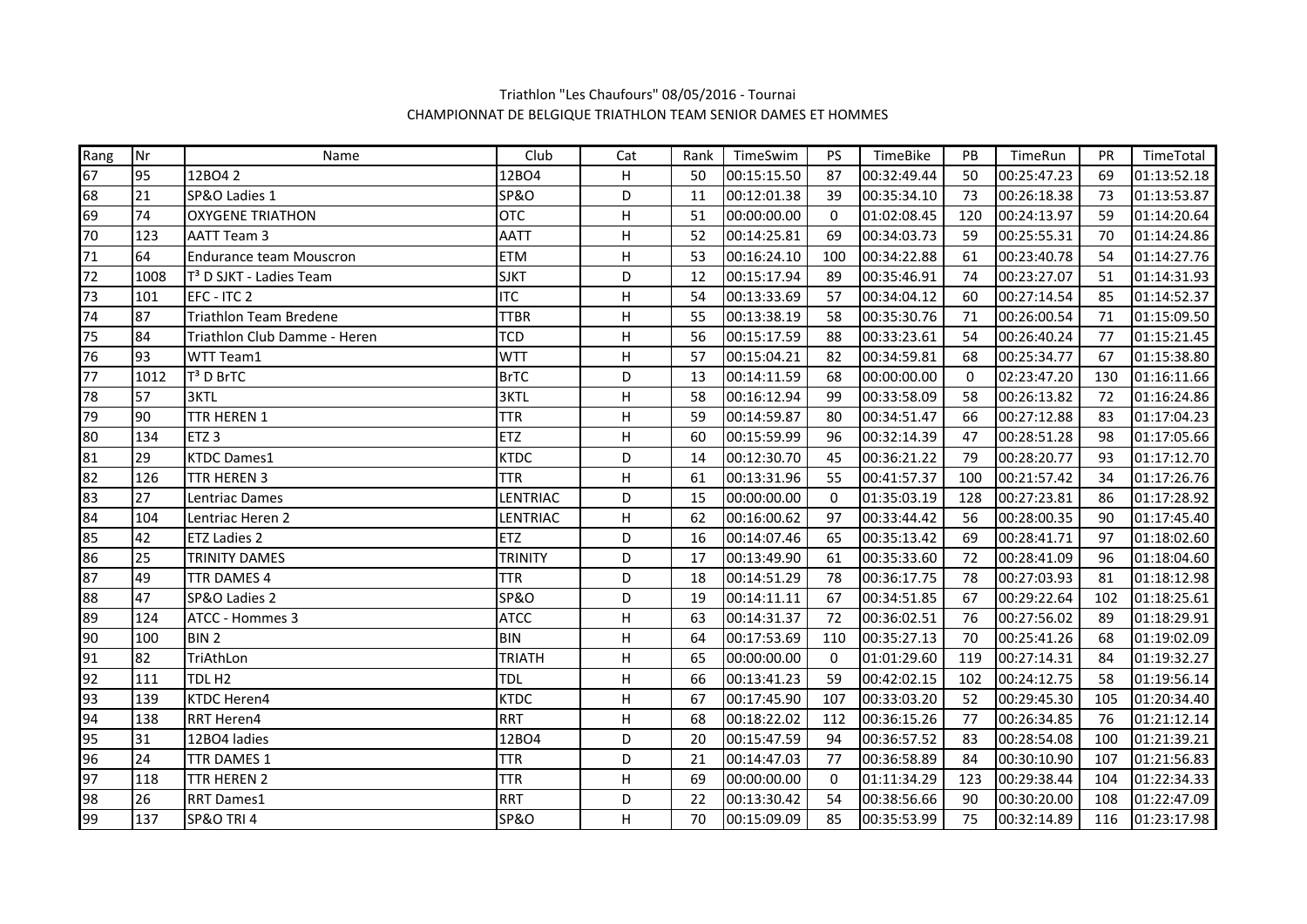| Rang       | Nr  | Name                           | Club            | Cat            | Rank           | TimeSwim    | <b>PS</b> | TimeBike    | PB  | TimeRun     | PR           | TimeTotal   |
|------------|-----|--------------------------------|-----------------|----------------|----------------|-------------|-----------|-------------|-----|-------------|--------------|-------------|
| 100        | 132 | MIDLON 3                       | <b>MTC</b>      | H              | 71             | 00:00:00.00 | $\Omega$  | 01:01:06.63 | 118 | 00:29:56.20 | 106          | 01:23:24.46 |
| 101        | 112 | Triathlon Club Damme - Gemengd | <b>TCD</b>      | H              | 72             | 00:17:53.41 | 109       | 00:36:56.06 | 82  | 00:28:53.12 | 99           | 01:23:42.60 |
| 102        | 34  | No Limit Team Ladies 2         | <b>NLT</b>      | Masters D      | $1*$           | 00:17:13.07 | 105       | 00:39:40.24 | 93  | 00:26:54.57 | 80           | 01:23:47.90 |
| 103        | 119 | <b>TURBO 2</b>                 | <b>TURBO</b>    | Н              | 73             | 00:16:47.13 | 103       | 00:39:03.54 | 92  | 00:28:11.98 | 92           | 01:24:02.66 |
| 104        | 44  | <b>KTDC Dames2</b>             | <b>KTDC</b>     | D              | 23             | 00:18:58.52 | 115       | 00:38:25.83 | 88  | 00:26:42.00 | 79           | 01:24:06.37 |
| 105        | 32  | <b>AATT Team 2 Dames</b>       | <b>AATT</b>     | D              | 24             | 00:16:49.89 | 104       | 00:36:55.81 | 81  | 00:30:39.11 | 109          | 01:24:24.82 |
| 106        | 48  | <b>TURBO Ladies 2</b>          | <b>TURBO</b>    | D              | 25             | 00:15:49.31 | 95        | 00:41:58.32 | 101 | 00:27:07.68 | 82           | 01:24:55.32 |
| 107        | 116 | Triathlon Club De Mons 2       | <b>TCDM</b>     | Н              | 74             | 00:15:38.23 | 91        | 00:38:25.40 | 87  | 00:30:52.27 | 111          | 01:24:55.91 |
| 108        | 58  | 3MD 001                        | 3MD             | Н              | 75             | 00:16:33.43 | 102       | 00:40:15.29 | 96  | 00:28:31.04 | 95           | 01:25:19.77 |
| 109        | 37  | TDLD <sub>2</sub>              | <b>TDL</b>      | D              | 26             | 00:16:27.08 | 101       | 00:38:10.89 | 86  | 00:30:43.09 | 110          | 01:25:21.07 |
| 110        | 55  | EPIC3                          | EPIC3           | $\sf H$        | 76             | 00:19:05.75 | 116       | 00:38:59.85 | 91  | 00:27:50.37 | 88           | 01:25:55.98 |
| 111        | 141 | ATCC - Hommes 4                | <b>ATCC</b>     | H              | 77             | 00:18:29.01 | 113       | 00:39:42.34 | 94  | 00:28:11.76 | 91           | 01:26:23.11 |
| 112        | 121 | WTT Team 2                     | <b>WTT</b>      | Н              | 78             | 00:14:33.47 | 73        | 00:45:19.15 | 108 | 00:26:32.31 | 75           | 01:26:24.94 |
| 113        | 128 | SP&O TRI3                      | <b>SP&amp;O</b> | Н              | 79             | 00:13:56.28 | 62        | 00:44:53.55 | 106 | 00:27:38.14 | 87           | 01:26:27.98 |
| 114        | 22  | ITC <sub>1</sub>               | <b>ITC</b>      | D              | 27             | 00:15:42.25 | 92        | 00:39:54.11 | 95  | 00:31:11.42 | 112          | 01:26:47.79 |
| 115        | 81  | Top Team Lebbeke               | <b>TTL</b>      | $\sf H$        | 80             | 00:18:38.22 | 114       | 00:36:35.30 | 80  | 00:32:21.54 | 118          | 01:27:35.07 |
| 116        | 36  | <b>RCBT</b>                    | <b>RCBT</b>     | D              | 28             | 00:15:06.81 | 83        | 00:42:07.22 | 103 | 00:31:14.14 | 113          | 01:28:28.19 |
| 117        | 120 | WTDT <sub>2</sub>              | <b>WTDT</b>     | Н              | 81             | 00:15:00.50 | 81        | 00:41:46.95 | 99  | 00:31:59.35 | 115          | 01:28:46.82 |
| 118        | 108 | <b>SJKT B TEAM</b>             | <b>SJKT</b>     | Н              | 82             | 00:14:35.39 | 74        | 00:47:36.52 | 112 | 00:26:40.31 | 78           | 01:28:52.23 |
| 119        | 41  | <b>TURBO Ladies</b>            | <b>TURBO</b>    | D              | 29             | 00:15:28.57 | 90        | 00:40:35.82 | 97  | 00:33:45.30 | 120          | 01:29:49.70 |
| 120        | 20  | <b>SMO-Specialized Dames</b>   | SMO             | D              | 30             | 00:14:00.22 | 63        | 00:37:33.45 | 85  | 00:38:57.96 | 124          | 01:30:31.63 |
| 121        | 46  | TTR DAMES 3                    | <b>TTR</b>      | $\overline{D}$ | 31             | 00:17:36.32 | 106       | 00:41:25.50 | 98  | 00:32:17.44 | 117          | 01:31:19.28 |
| 122        | 127 | RRT Heren3                     | <b>RRT</b>      | Masters H      | $\overline{7}$ | 00:15:07.52 | 84        | 00:46:51.39 | 110 | 00:29:30.77 | 103          | 01:31:29.70 |
| 123        | 38  | Triathlon Club Damme - Dames   | <b>TCD</b>      | D              | 32             | 00:00:00.00 | 0         | 01:26:13.51 | 126 | 00:31:33.46 | 114          | 01:32:55.86 |
| 124        | 136 | Triathlon Club De Mons 3       | <b>TCDM</b>     | н              | 83             | 00:15:13.44 | 86        | 00:52:00.07 | 114 | 00:28:25.05 | 94           | 01:35:38.56 |
| 125        | 33  | ATCC - Dames                   | ATCC            | D              | 33             | 00:16:08.55 | 98        | 00:42:26.92 | 104 | 00:37:06.09 | 122          | 01:35:41.57 |
| 126        | 45  | <b>RRT Dames2</b>              | <b>RRT</b>      | D              | 34             | 00:18:18.96 | 111       | 00:45:34.91 | 109 | 00:32:43.67 | 119          | 01:36:37.55 |
| 127        | 39  | Triathlon Club De Mons - Dames | <b>TCDM</b>     | D              | 35             | 00:15:42.35 | 93        | 00:44:19.18 | 105 | 00:37:12.08 | 123          | 01:37:13.62 |
| 128        | 131 | TRINITY HEREN 3                | <b>TRINITY</b>  | Н              | 84             | 00:00:00.00 | $\Omega$  | 01:14:03.91 | 124 | 00:28:56.27 | 101          | 01:37:19.61 |
| 129        | 43  | ITC <sub>2</sub>               | <b>ITC</b>      | D              | 36             | 00:20:31.90 | 117       | 00:47:26.84 | 111 | 00:35:51.19 | 121          | 01:43:49.94 |
| 130        | 40  | TTR DAMES 2                    | <b>TTR</b>      | D              | 37             | 00:17:49.80 | 108       | 00:44:57.38 | 107 | 00:44:36.45 | 125          | 01:47:23.63 |
| 131        | 113 | <b>AATT Team 4</b>             | <b>AATT</b>     | Н              | 85             | 00:00:00.00 | 0         | 01:30:59.12 | 127 | 00:53:12.10 | 126          | 02:13:51.14 |
| <b>DNF</b> | 35  | Patrijot                       | PTT             | D              |                | 00:26:23.05 | 118       | 00:54:52.98 | 115 | 00:00:00.00 | $\mathbf{0}$ | 00:00:00.00 |